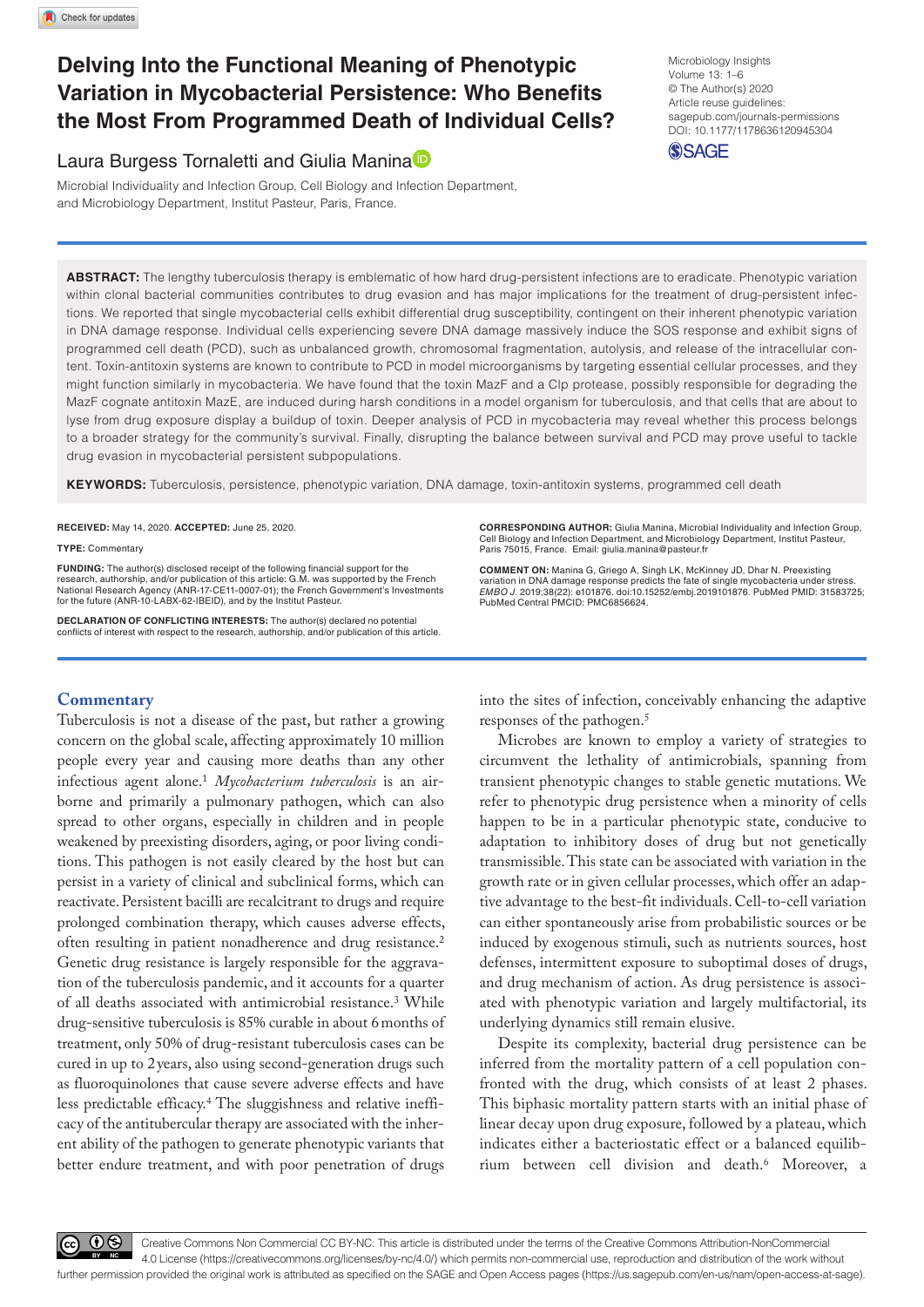cell population that resumes growth in the absence of drug pressure from a drug-persistent cell dies with a biphasic pattern similar to that experienced by the initial population, once the drug is reintroduced. The recurrence of a biphasic pattern of mortality over multiple generations of survivors is suggestive of phenotypic drug persistence and rules out the possibility of genetic-based drug resistance. Although drug persistence is not transmitted to the progeny as a genetic trait, the survival of drug-persistent cells offers a long-term propagation potential, wherein genetic mutations may progressively arise among survivors, favoring drug resistance in the community.7

Unlike drug-resistant cells that continue to actively proliferate during exposure to inhibitory doses of drug, drug-persistent cells derive from individuals that experience behavioral alterations either before or after drug exposure, including but not limited to changes in the growth rate. The relation between the growth state and drug persistence constitutes a long-standing debate. Although growth and metabolic abeyance are usually associated with an enrichment in drug-persistent cells, several studies, including ours, have reported that drug persistence occurs under a broad spectrum of growth and metabolic states.<sup>5</sup> Furthermore, the growth rate can be considered as an indicator of physiological alterations happening in the cell, rather than the very source of these alterations. We and others have shown that alterations in different cellular processes derive from both intrinsic sources and from sensing physical events in the outside environment, enhancing the spectrum of behaviors of individual cells confronted with stressful conditions.<sup>5,6,8</sup>

For instance, injuries to DNA can arise from both endogenous and exogenous insults, against which bacterial cells deploy an arsenal of DNA repair systems. During genotoxic stress, drug exposure or starvation DNA can break, and the highly conserved DNA recombinase RecA forms nucleoprotein filaments with single-stranded DNA, triggering the SOS response by inducing proteolytic inactivation of LexA, the suppressor of the SOS regulon.9 We have recently reported that intrinsic phenotypic variation in SOS DNA damage response is associated with differential drug susceptibility in mycobacterial subpopulations.10 In particular, we did quantitative single-cell imaging of fluorescent reporter strains of RecA grown inside a microfluidic device, alternating between optimal growth conditions and fluoroquinolone exposure. Under optimal growth conditions, more than 50% of mycobacterial cells transiently express RecA as fluorescent pulses, which tend to resolve spontaneously, implying a stochastic source of DNA damage events. Interestingly, cells experiencing DNA damage events (RecA pulsing) are more susceptible to fluoroquinolone treatment, whereas healthier cells (RecA nonpulsing) are more likely to survive. Although, as with most single-cell scenarios, also the opposite events can happen, undue responses to DNA damage

are generally detrimental for mycobacterial cells, especially if treated with a drug that exacerbates DNA damage.10

Interestingly, RecA-pulsing cells are more likely to grow at slower rates, suggesting a putative mechanism of cell cycle inhibition, possibly to favor DNA repairing toward cell rescue. Checkpoints of cell cycle progression are critical during replication problems or DNA damage both in eukaryotes and prokaryotes.9 For instance, SulA is a reversible inhibitor of the cell division machinery in *Escherichia coli*, whose activity is repressed by protease degradation to enable growth resumption. Genes encoding cell division inhibitors are often positioned close to *lexA* on the chromosome, and their product acts on the cell wall following initiation of the SOS response. This also applies to the putative cell wall hydrolase of *M. tuberculosis* Rv2719c, which is induced during the SOS response, localizes on the cell wall and might be a DNA damage checkpoint.9 By contrast, if the DNA damage is irreversible, cell cycle inhibition is conducive to death. Indeed, we found that a fraction of mycobacterial cells experiencing severe DNA damage after fluoroquinolone treatment exhibit high RecA levels, filamentation, growth arrest, chromosomal fragmentation, and autolysis, followed by the release of nucleic acids in the proximal area (Figure 1). These events are reminiscent of programmed cell death (PCD), and consistent with previous findings in model microorganisms.11 PCD is well described in eukaryotes, where it plays key functions in tissue morphogenesis and homeostasis, and immunity.12 Likewise, prokaryotic cells, subject to particularly adverse events, can undergo PCD through mechanisms that closely resemble those occurring in eukaryotes.11 For instance, bacteria subject to nutrient limitation, phage infection, or exposure to xenobiotic and genotoxic molecules, experience apoptotic-like processes, resulting in inhibition of cell division, chromosomal condensation and fragmentation, ribosomal RNA degradation, membrane depolarization, and remodeling up to death (Figure 2).11,13 Although PCD is less intuitive in unicellular organisms, it can be readily justified by picturing individual cells within heterogeneous communities engaged in cooperative behaviors, as with biofilms.14 Community living provides protection from external onslaughts, conceivably enhancing single-cell persistence behaviors. In addition, PCD brings about DNA release (Figure 1), which in eukaryotes induces immune responses, and in prokaryotes not only provides structural and nutritional support to the community, but can also foster natural transformation events (Figure 2).12,13,15

Different modes for PCD have been reported in bacteria and their common denominator is DNA damage; however, many facets remain cryptic.13 The SOS response is at the crossroads of cell survival and death, depending on the damage severity, and the cell promptness to restrain its own metabolism pending recovery from damage. In prokaryotes, there may be sensors of the magnitude of cellular damage,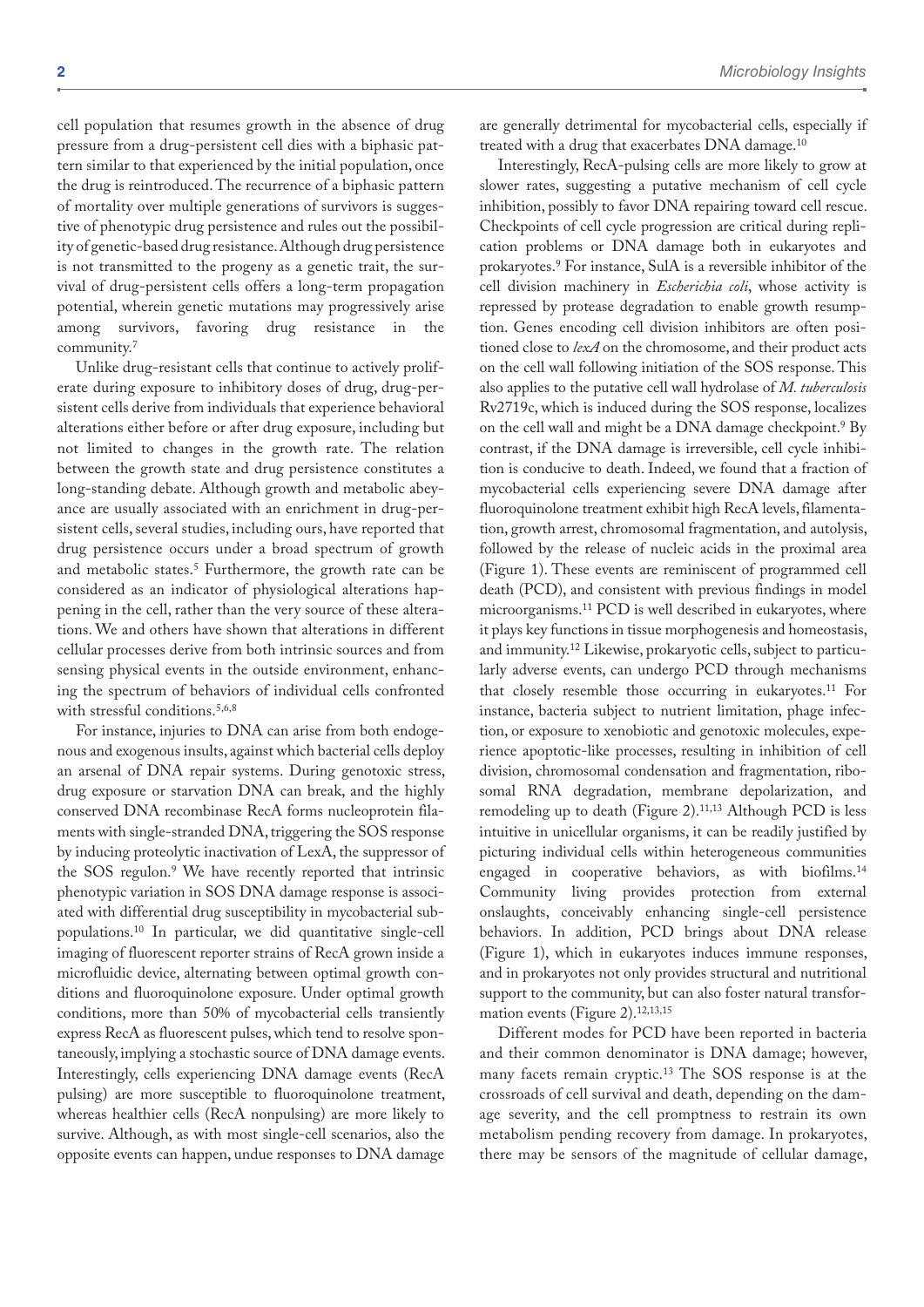

**Figure 1.** Severe DNA damage can lead *Mycobacterium smegmatis* cells to PCD and DNA release. Representative time-lapse microfluidic microscopy (n=3) of a dual fluorescent reporter strain of *recA* transcription (green) and translation (magenta).10 Individual cells were first grown in 7H9 medium until a microcolony was formed and challenged with ciprofloxacin 1µg/mL (FQ). The image series show a microcolony during the period of FQ washout. Magenta arrows indicate cells having high RecA::mCherry levels and signs of DNA fragmentation. Gray arrow points to a cell that has undergone autolysis. After 24hours of FQ washout, Sytox dye 0.5µM was perfused to stain nucleic acids in permeabilized cells, and was revealed using the green fluorescence channel. Green arrows indicate strong permeation of Sytox into severely damaged cells, as well as the release of nucleic acids in the extracellular environment around them. GFP and mCherry fluorescence and phase contrast are merged. Scale bar, 10µm. GFP, green fluorescent protein; PCD, programmed cell death.

analogous to the transcriptional regulator  $p53$  in eukaryotes.<sup>11</sup> Both LexA and toxin-antitoxin systems (TA) could play this role, influencing the directionality of the SOS response toward life or a death sentence, similar to autophagy in eukaryotes (Figure 2).

TA systems are genetic modules broadly spread in prokaryotes, usually associated with stress response mechanisms, growth inhibition, and PCD. In short, toxins target essential cellular processes and antitoxins interact with their cognate toxin, neutralizing its toxic effects. Usually toxins are nucleases that interfere with different steps of gene expression.16 There are 4 major TA families, but type II, where both toxin and antitoxin are proteins expressed from the same promoter, is highly represented particularly in mycobacteria. The abundance of TA systems in *M. tuberculosis* raised questions about their implication in pathogenesis, quiescence, and persistence. However, their actual biological functions remain poorly understood.5 The MazEF TA system is highly conserved in prokaryotes and is the second largest group in *M. tuberculosis*, whose genome encodes 10 MazEF systems, which are differentially induced under several *in vitro* and host-related stressful conditions.17 MazF toxin is a stable sequence-specific RNA interferase that ultimately affects protein synthesis. *M. tuberculosis* also secretes MazF in the host, inducing inflammation.17 In contrast, MazE antitoxin is extremely labile but continuously synthesized in growing cells, to impede MazF from exerting its noxious effect. Although this

control system may not seem cost-effective for a healthy cell, it becomes beneficial once the cell is threatened, as the antitoxin MazE is rapidly degraded by cellular proteases, such those from the Clp family, causing bacteriostasis and enabling the cell to cope with the hazard.16

Interestingly, mycobacterial *recA* is repressed by LexA and positively regulated by ClgR, which is also a transcriptional activator of the Clp proteases.10 As a consequence, during DNA damage, Clp proteases may not only contribute to the degradation of LexA, promoting the SOS response, but also degrade MazE leading to MazF-mediated bacteriostasis. Both the SOS response and the MazEF system have been described as PCD mechanisms, also having a possible interaction contingent on the extent of DNA damage (Figure 2).<sup>13</sup> Although deeper understanding of PCD in bacteria, especially in mycobacteria, is needed, the very fact that both the SOS response and MazEF are broadly conserved across species corroborates their physiological relevance. Now we need to clarify the drivers of PCD and the effects on the community, and what sets the boundaries between cell survival, persistence, and death.

Inspired by the existing knowledge on bacterial PCD and the likely implication of TA systems, we have started to address this subject in mycobacteria. We measured the levels of expression of different mycobacterial proteases during starvation and after exposure to antitubercular drugs and found that they are induced and positively correlate with the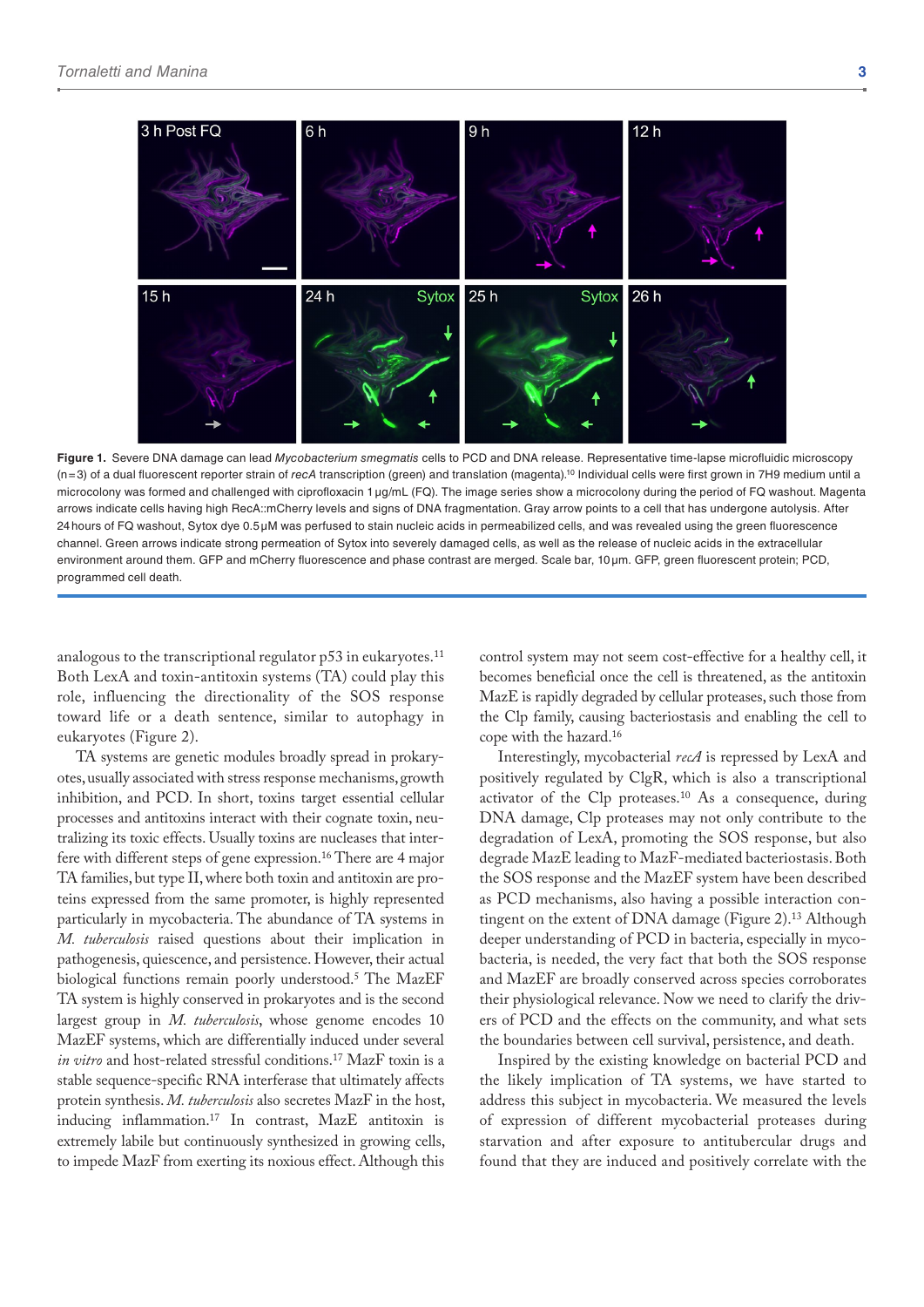

**Figure 2.** Schematic representation of the putative interaction between the SOS response and MazEF system and their implication in mycobacterial PCD. Clonal mycobacterial communities are subject to intrinsic phenotypic variation in DNA damage, which is also influenced by genotoxic agents present in the host microenvironments (top-left schematic). Different single-cell colors indicate RecA expression levels and reflect the extent of DNA damage response: no (white), moderate (purple), and high (magenta). In genetically healthy cells (upper-right schematic), the transcriptional factor LexA represses the SOS DNA damage response genes. DNA replication and transcription take place, and the antitoxin MazE nullifies the toxic activity of the toxin MazF. In cells experiencing severe DNA damage (middle-right schematic), the repressor LexA is released from the SOS box of the genes implicated in the SOS response, including *recA*, whose expression is also positively regulated by ClgR. ClgR also induces the expression of Clp proteases, which are conceivably responsible for the degradation of LexA and MazE dimers. Once the SOS response has been triggered, the toxin MazF can start to degrade the cell mRNA, affecting protein synthesis and replication. Proteins acting on the cell wall, such as the hydrolase Rv2719c, might also interfere with cell division. If the cell is unable to repair the DNA damage (lower-right schematic), RecA foci increase throughout the chromosome, whose integrity is severely impaired by fragmentation. The levels of Clp protease and MazF toxin increase, the bacterial cell wall undergoes structural modifications and no longer functions as a barrier, leading the cell to autolysis and to release its DNA into the surrounding environment. The genetic material disseminated from the dying cell could serve as a source of nutrients and stability for the mycobacterial community and might be transferred to some recipient cells.

toxin MazF but inversely correlate with the antitoxin MazE in the fast-growing tuberculosis model *Mycobacterium smeg*matis (Figure 3A), consistent with model species.<sup>11,13</sup> Furthermore, we performed time-lapse microfluidic microscopy and single-cell analysis of a dual fluorescent reporter strain of MazF and ClpP1P2 in *M. smegmatis*, treated with a frontline antitubercular drug (Figure 3B). Interestingly, individual cells experiencing autolysis express higher MazF toxin levels just before dying, whereas cells that are going to survive and resume growth during drug washout exhibit lower levels of toxin (Figure 3C). Not surprisingly, MazF::mCherry and ClpP1P2::GFP were positively correlated also at the

single-cell level consistent with our bulk-cell measurements (Figure 3A). Our pilot study suggests that the intracellular levels of MazF toxin might contribute to single-cell decisionmaking between life and death. Next, we shall further probe the implication of the SOS response in determining singlecell fate, the alleged interaction between growth slowdown in RecA-pulsing cells, MazF levels, and PCD, and whether the single-cell behavior is stress-specific or other factors, such as cell age, phenotypic variation, and cell-to-cell interaction could also govern PCD mechanisms.

It stands to reason that if the life of an individual cell is jeopardized, an intricate intracellular signaling network to prevent death, as well as an extracellular network in an attempt to warn neighboring cells of the threat, should take place. However, if death is unavoidable, the cell can take advantage of the last gesture of sacrifice to spread its own genetic material in the environment. We can assume that the gesture of suicide of an individual cell, typically surrounded by its direct kin and belonging to a larger community (microcolony), has both altruistic and selfish implications, such that the self-sacrificing cell not only provides support to its kin, reminiscent of kin selection,<sup>14</sup> but also ensures the preservation of its own genetic material within the community (Figure 2).<sup>12</sup> It is worth mentioning that horizontal transfer of chromosomal DNA has been demonstrated in some mycobacterial species,<sup>15</sup> and that mycobacteria can generate biofilm-like structures in vitro, during redox stress or in the presence of host-cell debris.18 However, the formation, homeostasis, and effects of *M. tuberculosis* biofilm *in vivo* remain open to investigation. In the future, it will be important to examine whether the typical aggregates formed by *M. tuberculosis* both *in vitro* and *in vivo*, enable kin recognition,<sup>14</sup> cell-to-cell communication via a specific molecular lexicon, and transfer of genetic material ultimately favoring the community as a whole.

In conclusion, quantitative analysis of single cells at high spatiotemporal resolution, by time-lapse microfluidic microscopy, is helping to reveal the spectrum of behaviors of clonal bacterial communities under threat.5,8 Improved understanding of the single-cell dynamics of life *versus* death may enable artificial manipulation of PCD mechanisms, causing an imbalance in the community's homeostasis. For persistent pathogens, such as *M. tuberculosis*, this may entail reduced adaptive capacity, enhanced drug lethality, and better control of the tuberculosis pandemic.

#### **Author Contributions**

LBT performed the experiments, data analysis and contributed to manuscript preparation. GM conceived and made some experiments, wrote, and prepared the manuscript.

#### **ORCID iD**

Giulia Manina D <https://orcid.org/0000-0001-9905-6095>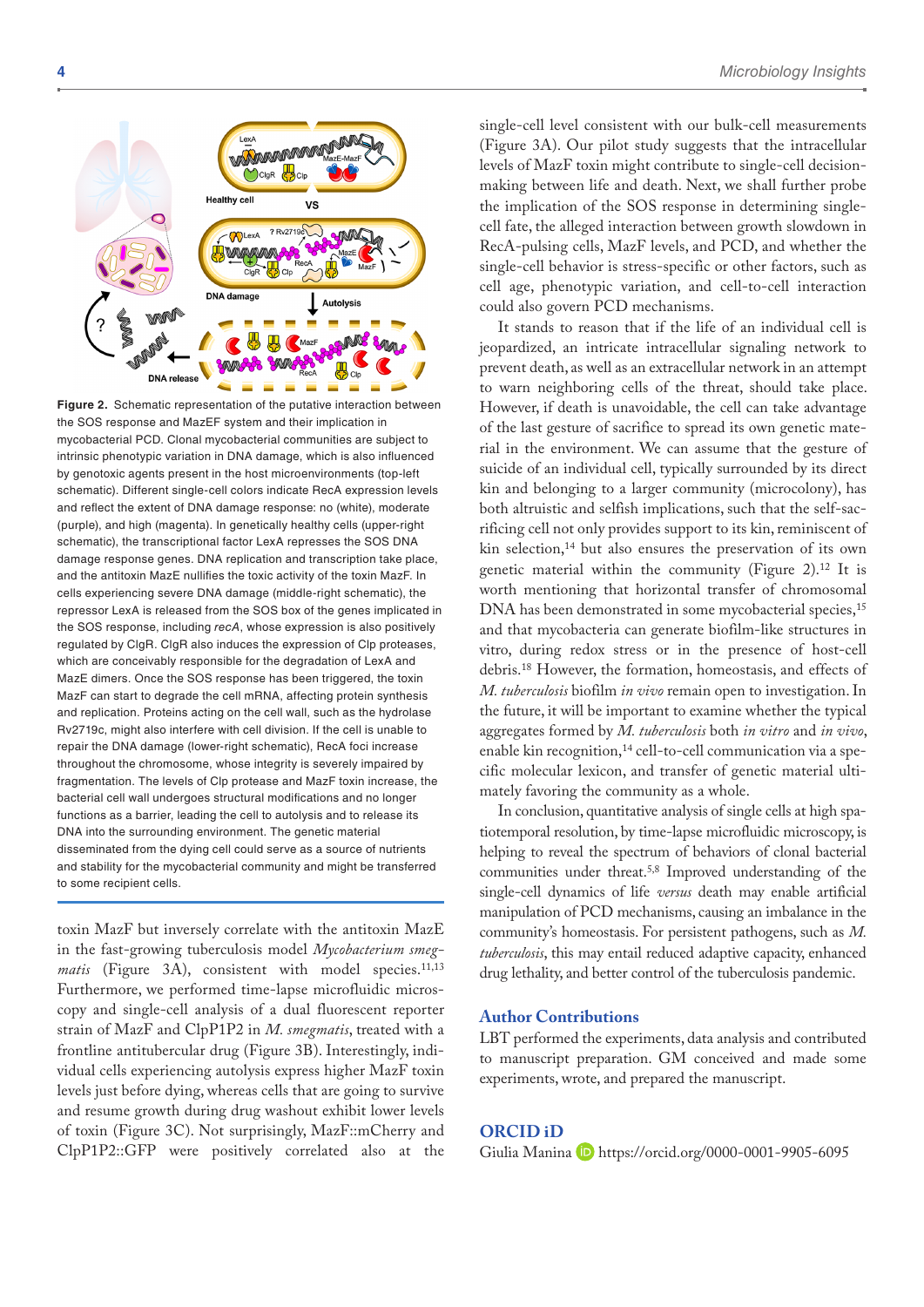

**Figure 3.** MazF toxin and ClpP protease hyperaccumulation are conducive to death in single cells treated with isoniazid. (A) Pearson *r* correlation between mRNA expression levels of the toxin MazF, the antitoxin MazE, and the proteases ClpP1 and PrcA, in exponentially growing *M. smegmatis* cells (EXP), in cells starved with HdB medium (STARV), and stressed with either 50 μg/mL isoniazid (INH) or 1.25 μg/mL streptomycin (STR), equal to 10-fold the minimum inhibitory concentration (10X-MIC). The color in each cell represents the Pearson *r* value for each correlation pair, averaged among different time points (0, 3, 6, and 24hours) (n=3). The genes and the conditions examined are indicated. In the gradient scale, values close to −1 (yellow) indicate negative correlation, values close to 1 (red-purple) indicate positive correlation, significance thresholds are indicated by dotted lines, and values close to 0 are not significant. (B) Representative time-lapse microfluidic microscopy (n=2) of a dual fluorescent reporter strain of *M. smegmatis*, expressing MazF fused to a red fluorescent protein and ClpP1P2 fused to a yellow fluorescent protein. Individual cells were grown in 7H9 medium until a microcolony was formed and then challenged twice with isoniazid 50µg/mL (10X-MIC). Phase contrast, red and yellow fluorescence are merged. Scale bar, 10μm. (C) Single-cell MazF::mCherry (left panel) and ClpP1P2::mCitrine (right panel) fluorescence of a subpopulation that survived (S) and a subpopulation that lysed (L), monitored at 0, 3, and 6 hours after INH treatment and the frame before growth resumption or lysis (Pre-FATE). Significance by 2-way ANOVA followed by Tukey multiple comparisons test, \**P*<.0001 (n=114 single cells, from 2 independent experiments). ANOVA indicates analysis of variance; mRNA, messenger RNA.

#### **References**

- 1. World Health Organization. Global tuberculosis report. 2019. [https://apps.who.](https://apps.who.int/iris/bitstream/handle/10665/329368/9789241565714-eng.pdf?ua=1) [int/iris/bitstream/handle/10665/329368/9789241565714-eng.pdf?ua=1.](https://apps.who.int/iris/bitstream/handle/10665/329368/9789241565714-eng.pdf?ua=1)
- 2. Tiberi S, du Plessis N, Walzl G, et al. Tuberculosis: progress and advances in development of new drugs, treatment regimens, and host-directed therapies. *Lancet Infect Dis*. 2018;18:e183-e198.
- 3. O'Neill J. Tackling drug-resistant infections globally: final report and recommendations. [https://amr-review.org/sites/default/files/160518\\_Final%20paper\\_](https://amr-review.org/sites/default/files/160518_Final%20paper_with%20cover.pdf) [with%20cover.pdf.](https://amr-review.org/sites/default/files/160518_Final%20paper_with%20cover.pdf) Review on Antimicrobial Resistance. Published 2016.
- 4. Gygli SM, Borrell S, Trauner A, Gagneux S. Antimicrobial resistance in Mycobacterium tuberculosis: mechanistic and evolutionary perspectives. *FEMS Microbiol Rev*. 2017;41:354-373.
- 5. Dhar N, McKinney J, Manina G. Phenotypic heterogeneity in *Mycobacterium tuberculosis. Microbiol Spectr*. 2016;4:671-697.
- Van den Bergh B, Fauvart M, Michiels J. Formation, physiology, ecology, evolution and clinical importance of bacterial persisters. *FEMS Microbiol Rev*. 2017;41:219-251.
- 7. Balaban NQ , Helaine S, Lewis K, et al. Definitions and guidelines for research on antibiotic persistence. *Nat Rev Microbiol*. 2019;17:441-448.
- 8. Binder D, Drepper T, Jaeger KE, et al. Homogenizing bacterial cell factories: analysis and engineering of phenotypic heterogeneity. *Metab Eng*. 2017;42:145-156.
- 9. Burby PE, Simmons LA. Regulation of cell division in bacteria by monitoring genome integrity and DNA replication status. *J Bacteriol*. 2020;202:e00408  $-$ e $00419$
- 10. Manina G, Griego A, Singh LK, McKinney JD, Dhar N. Preexisting variation in DNA damage response predicts the fate of single mycobacteria under stress. *EMBO J*. 2019;38:e101876.
- 11. Bayles KW. Bacterial programmed cell death: making sense of a paradox. *Nat Rev Microbiol*. 2014;12:63-69.
- 12. Peeters SH, de Jonge MI. For the greater good: programmed cell death in bacterial communities. *Microbiol Res*. 2018;207:161-169.
- 13. Lee H, Lee DG. Programmed cell death in bacterial community: mechanisms of action, causes and consequences. *J Microbiol Biotechnol*. 2019;29: 1014-1021.
- 14. Wall D. Kin recognition in bacteria. *Annu Rev Microbiol*. 2016;70:143-160.